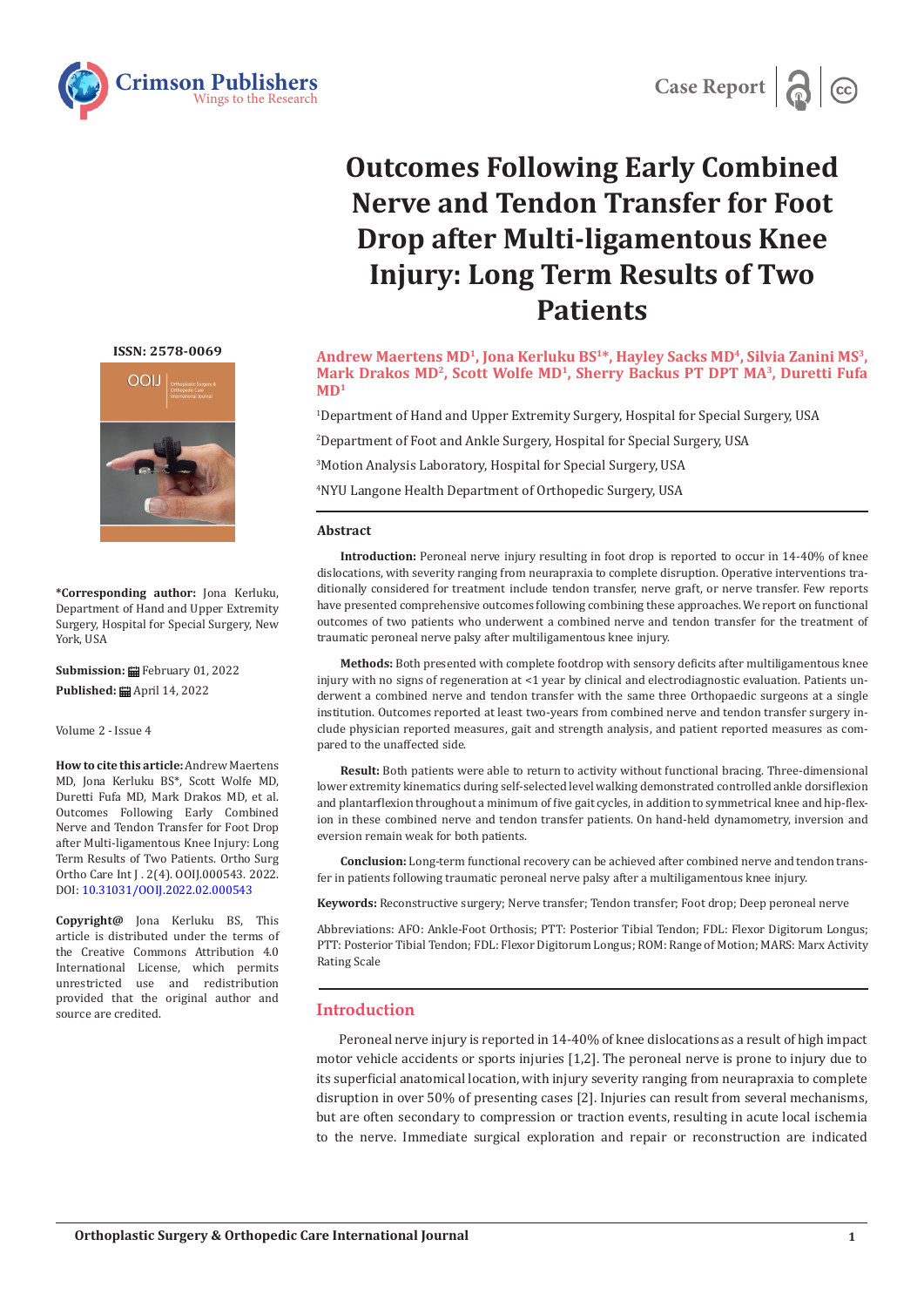for patients with acute rupture and discontinuity of the nerve or identifiable cause of compression such as cyst or tumor. Multiple studies have shown that regeneration of axons and reinnervation of muscle fibers declines in a time-dependent fashion; therefore, early repair and exploration are indicated [3]. In cases where the nerve appears intact on initial exploration or imaging, the general consensus is close observation with electrodiagnostic studies performed at 12 weeks [4]. Tomaino et al. proposed a treatment algorithm with baseline electrodiagnostic studies performed between 4 and 6-weeks post-injury, followed by repeat studies at 12 weeks. If there is no significant improvement in nerve function, nerve exploration or reconstructive surgery should be considered.

Surgical intervention is recommended if non-surgical measures of physical therapy and Ankle-Foot Orthosis (AFO) fail to result in improved motor function at least three months after trauma [3]. Proper understanding of variability in presentation and treatment options in patients experiencing footdrop can help surgeons develop surgical plans and manage patient expectations longterm. The three operative interventions traditionally considered for the treatment of peroneal nerve injury are tendon transfer, nerve grafting, or nerve transfer [3,5]. Each has challenges with regard to achieving optimal clinical outcomes. For cases in which nerve injury is deemed too severe so that spontaneous recovery is unlikely, nerve grafting has been used and a shorter graft length is a predictor of improved functional outcomes [4,5]. In a small clinical series, when the nerve graft used was 6 centimeters or less, 44% of patients obtained useful foot dorsiflexion compared to 11% of patients using longer nerve grafts [4,5].

Aside from the somewhat poor outcomes following nerve grafting, patients treated with this strategy have a prolonged period of limited activity and AFO usage preventing a return to sports during the years while nerve recovery occurs. In failed spontaneous recovery or following failed nerve transfer, tendon transfers restore partial function while reliably eliminating the need for AFO post-operatively. Prior reports have shown up to 30 **Methods**

to 42% of mean ankle dorsiflexion strength after treatment with posterior tibial tendon transfer in comparison to their unaffected contralateral side [3,5]. However, impaired ankle strength and gait deviations persist in patients with a footdrop, specifically after a multiligamentous knee injury (MLKI) [3,5]. A combined approach using early tendon transfer and peroneal nerve grafting have shown slightly better outcomes than each technique alone, achieving up to 58% of dorsiflexion strength against gravity and allowing patients to return to running [6,7].

While published reports are limited, these patients still experience a prolonged period of AFO use during the time required to determine if nerve recovery is successful. Nerve transfers have shown success in upper extremity procedures but have only recently presented as a treatment strategy for lower extremity nerve injuries. Nerve transfer to footdrop patients report mixed results after tibial to peroneal nerve transfer for a more stable gait pattern, improved voluntary dorsiflexion, and increased ankle range of motion [7-9]. Again, prolonged recovery to allow for nerve recovery remains another drawback to this approach. At our institution, we have adopted a combined approach to management of footdrop following multiligamentous knee injury in young, active patients without clinical or electrodiagnostic evidence of return of function by six months from injury.

With the goal of

i. Earlier return to unbraced activity afforded by the early tendon transfer

ii. For more meaningful strength and gait improvement afforded by reinnervation of the anterior compartment, we combine traditional tendon transfer with transfer of tibial nerve branches to the anterior tibial nerve. This case series reports postoperative functional outcomes in two such patients following early combined nerve and tendon transfer for the treatment of traumatic peroneal nerve palsy after multiligamentous knee injury.

# **Clinical series**

**Table 1:** Demographics of nerve and tendon transfer patients.

|                                               | <b>Subject Number</b>                                       |                                              |  |
|-----------------------------------------------|-------------------------------------------------------------|----------------------------------------------|--|
| Demographics                                  | Patient 1                                                   | <b>Patient 2</b>                             |  |
| Age at time of Knee surgery                   | 39                                                          | 17                                           |  |
| <b>Sex</b>                                    | Male                                                        | Male                                         |  |
| Race/Ethnicity                                | Black/Not Hispanic or Latino                                | Black/Not Hispanic or Latino                 |  |
| BMI $(k/m^2)$                                 | 27.6                                                        | 32.7                                         |  |
| Mechanism for Injury                          | Motor vehicle accident (Motorcycle)                         | Sports (Basketball)                          |  |
| Nature of knee injury                         | Anterior cruciate and lateral collateral<br>ligament injury | Anterior and posterior cruciate<br>ligaments |  |
| Time from trauma to Knee Ligament Surgery     | 4.5 months                                                  | 4.5 months                                   |  |
| Time from trauma to Nerve and Tendon Transfer | 6 months                                                    | 5 months                                     |  |

Patient demographics including mechanism of injury and time from injury to surgical intervention are included in (Table 1). In

both cases, footdrop was present from time of injury, serial clinical as well as electrodiagnostic examination was consistent with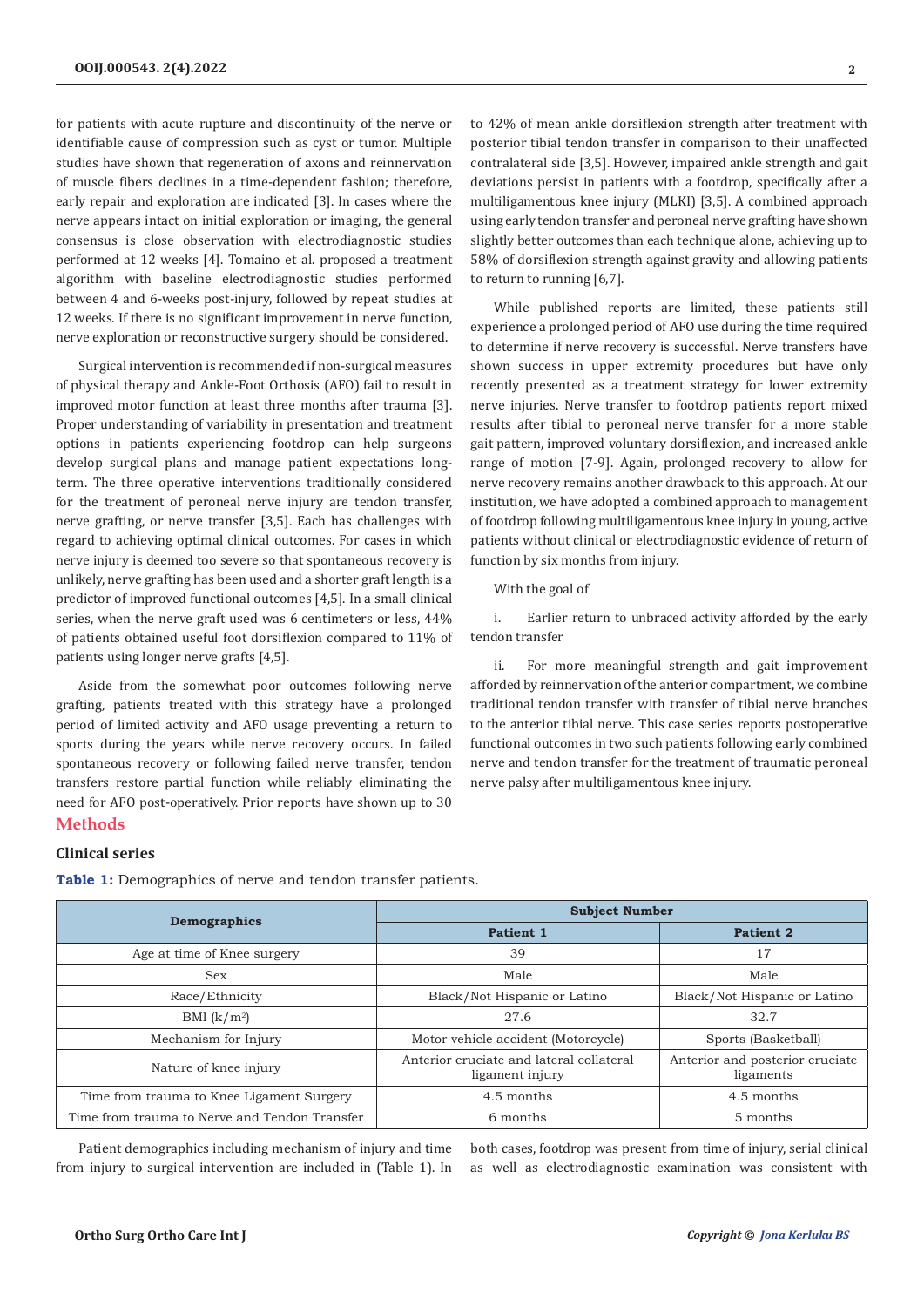complete peroneal sensory and motor palsy without evidence of return by 6 months from injury and were offered combined tendon and Nerve Transfer (NTT). Patients were contacted a minimum of two-years from NTT procedure to return for an IRB-approved follow-up physical exam, objective functional analysis and patient reported outcomes at a tertiary academic institution after obtaining informed consent.

# **Surgical approach**

The two-part procedure is performed in the same operative setting by a board-certified Orthopaedic foot and ankle specialist (tendon transfer) and hand surgeon (nerve transfer). The Posterior Tibial Tendon (PTT) transfer is performed first through a posteromedial incision centered over the navicular. The tendinous insertion of the PTT is isolated and dissected distally off of the navicular in a subperiosteal fashion. The tendon is then tubularized using a heavy braided suture, and measured for appropriate interference screw size. The Flexor Digitorum Longus (FDL) is then identified and isolated in a lateral and plantar direction in relation to the PTT. Next, a second 3cm incision is made approximately 5cm proximal to the medial malleolus. Care is taken to identify and protect the saphenous nerve and vein, and the posterior compartment fascia is opened in a longitudinal manner.

The underlying PTT is identified adjacent to the tibia and delivered proximally through this incision. A third incision is then made on the anterior border of the fibula approximately 4cm proximal to the joint line. The syndesmosis is then exposed through this incision, which is then incised longitudinally to allow passage of the PTT graft. Finally, a fourth incision is then made in a longitudinal fashion over the border of the lateral cuneiform. The PTT is then shuttled using a nitinol wire to the opening of the incision, and the PTT graft is rigidly affixed to the lateral cuneiform using an appropriately sized Bio-Tenodesis screw (Arthrex, Naples, FL, USA). Simultaneous transfer of the FDL tendon is then performed to prevent the theoretical risk of iatrogenic flatfoot deformity with transfer of the PTT. The FDL is harvested proximally at the level of the Knot of Henry, and then affixed to the navicular bone with suture anchors or heavy braided suture.

Next, the nerve surgery involves an incision at the posterior border of the proximal tibia through which toe flexor branches of the posterior tibial nerve are identified using a nerve stimulator. A single nerve branch is harvested as close to its insertion into the muscle as possible and transfer through a window in the interosseous membrane to an anterior tibial motor branch of the peroneal nerve. Nerve coaptation is performed through a proximal incision over the lateral compartment in a tension free manner with use of the operating microscope. To ensure no tension, the ankle is taken through gentle range of motion. Post-operatively, the patient is maintained in a below-knee splint, then cast in maximal ankle dorsiflexion until 6 weeks post-operatively and then gentle therapy for range of motion and strengthening begins.

# **Physician and patient reported outcomes**

At final follow up, physical examination included assessment

for bilateral ankle Range of Motion (ROM) using a hand-held goniometer and bilateral testing of dorsiflexion, plantarflexion, inversion, and eversion strength with a hand-held dynamometer. Ankle ROM was measured with the knee in extension and knee in flexion with ankle at subtalar neutral for both knee positions. Tenderness to palpation, and sensation subjective to light touch asymmetric from contralateral side for testing of peroneal and tibial nerve distribution was also determined. Stanmore system questionnaires were completed, with excellent results between 100-85 points, and poor results of less than 55 points. Patient reported outcomes to assess knee injury recovery included Marx Activity Rating Scale (MARS) and the Lysholm Questionnaire. Patient satisfaction with surgery on a 4-point-Likert scale, 36- Item Short Form Health Survey (SF-36) to assess global health functioning, time from injury to return to unbraced activity, and pain levels were also collected.

#### **Objective functional outcomes**

Objective functional analysis included isokinetic testing, threedimensional (3D) motion capture gait analysis, and electrodiagnostic testing. Bilateral isokinetic ankle dorsiflexion torques were recorded seated with a Biodex System 4 Pro dynamometer (Biodex Medical Systems, Shirley, NY). Strength was measured for 5 trials at 60°/second (peak torque and maximum work) and endurance for 15 trials at 120°/second (measuring average power and total work). With the subject's knee in 60° flexion, isokinetic ankle dorsiflexion strength (torque) was measured between 10° of dorsiflexion to 30° of plantarflexion. Peak values are reported in this study. 3D gait analysis of lower extremity kinematics during level walking at self-selected speed was recorded and calculated with 14 cameras (Cortex v8 and Orthotrak 6.64, Motion Analysis Corp., Santa Rosa, CA) for a minimum of 5 gait cycles. During swing, the following peak angles were recorded: ankle dorsiflexion, knee flexion, hip flexion, hip abduction, and hip external rotation. During stance, ankle dorsiflexion angle at initial contact was recorded. Electrodiagnostic testing included needle electromyography and nerve conduction study for the following seven muscles: anterior tibialis, peroneus longus, extensor hallicus longus, flexor digitorum longus, flexor hallicus longus, flexor digitorum brevis, and peroneus brevis. Recruitment pattern, percentages of motor units active, latency, conduction velocity, and amplitude were recorded. This case series has been reported in line with the process guideline.

# **Result**

No major postoperative complications were reported in either case. Physician, patient and objective functional outcome data were collected at five years postoperatively for Patient's 1 and 2. Neither patient reported ongoing pain at final follow up. Patient 1 reported some diminished sensation in the peroneal nerve distribution while patient 2 endorsed full sensation. Physical examination of bilateral ankle strength testing of dorsiflexion, plantarflexion, inversion, and eversion with a hand-held dynamometer are reported in (Table 2). Both patients demonstrated decreased strength compared to the unaffected limb in both the peroneal (dorsiflexion/eversion) and tibial (plantarflexion/inversion) distributions, however magnitude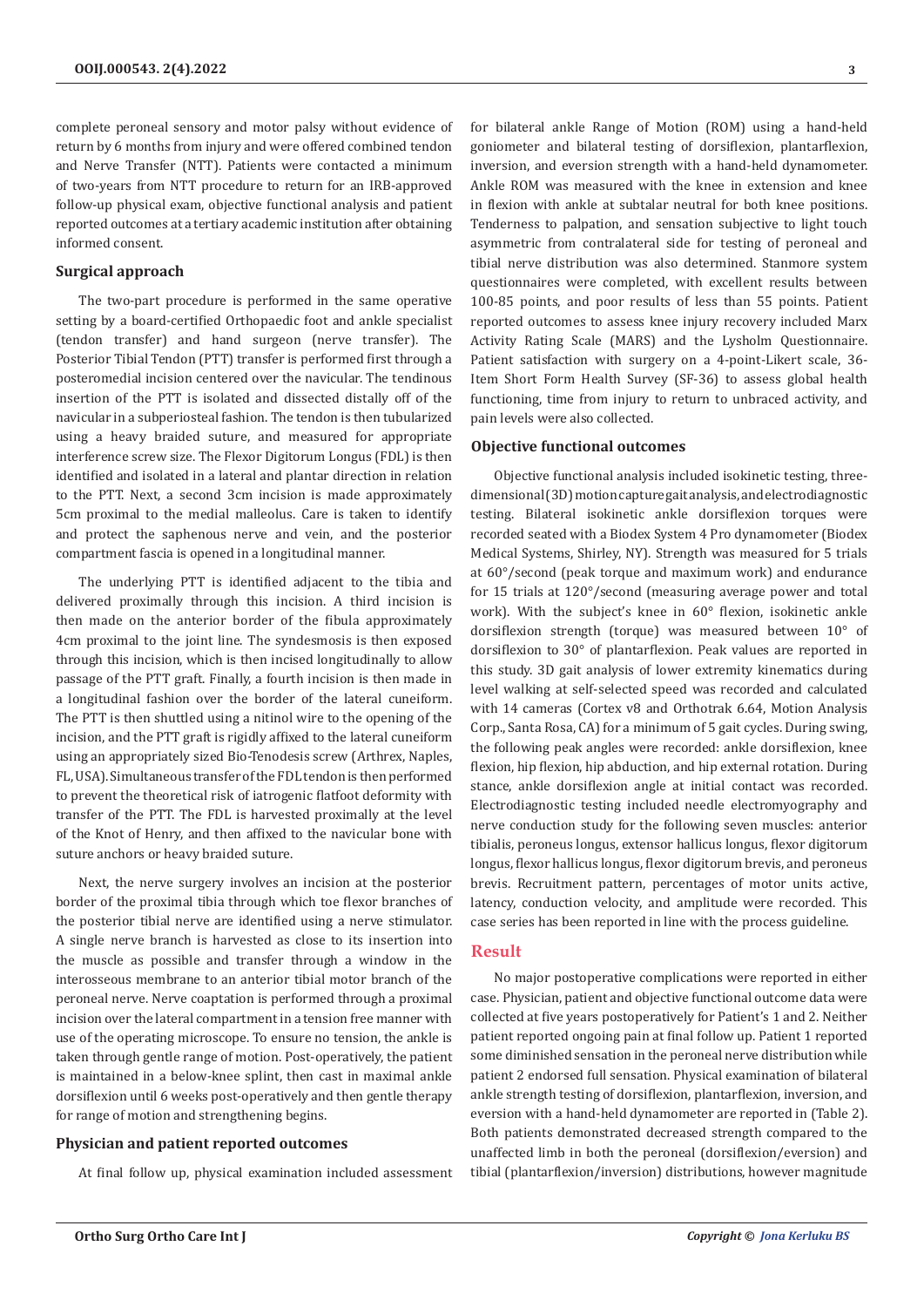of strength difference was less in the peroneal nerve distribution. Biodex testing of ankle dorsiflexion strength and endurance revealed average decrease of 42.1% and 50.6%, compared to unaffected limb respectively (Table 3 & 4).

In (Figure 1), analysis of gait compares affected (red) to unaffected (blue) limb as well as versus normative population gait data (gray). Both patients demonstrated ankle dorsiflexion during swing, with generally symmetrical knee and hip flexion during lower extremity gait analysis, consistent with a typical gait pattern with few compensatory movements. Additionally, during loading response, plantarflexion following ground heel strikes in NTT patients was generally completed in controlled eccentric movements of ankle dorsiflexors. The electrodiagnostic study at final follow-up showed motor unit function in tibialis anterior with no active denervation in either patient. Similarly, donor muscles (toe flexors) showed typical recruitment pattern suggesting minimal donor site morbidity. All patient-reported outcomes were generally good and are reported in (Table 5). Both patients were able to return to the highest unbraced activity by six months from the NTT procedure. Both patients reported limitations in activity due more to knee rather than ankle function.

**Table 2:** Physical exam assessing isokinetic strength with hand-held dynaomometer.

|                      | <b>Subject Number</b>   |                          |              |                         |                          |              |
|----------------------|-------------------------|--------------------------|--------------|-------------------------|--------------------------|--------------|
| <b>Physical Exam</b> |                         | <b>Patient 1</b>         |              |                         | <b>Patient 2</b>         |              |
|                      | <b>Affected</b> (Right) | <b>Unaffected (Left)</b> | % Difference | <b>Affected (Right)</b> | <b>Unaffected (Left)</b> | % Difference |
| Ankle Strength (lbs) |                         |                          |              |                         |                          |              |
| Dorsiflexion         | 14.9                    | 27.8                     | $-46.40%$    | 18.8                    | 18.3                     | 2.70%        |
| Plantarflexion       | 30.8                    | 42.7                     | $-27.90\%$   | 19                      | 23.7                     | $-19.80\%$   |
| Inversion            | 2.6                     | 21.7                     | $-88.00\%$   | 4.3                     | 19                       | $-77.40\%$   |
| Eversion             | 6.1                     | 17.3                     | $-64.70%$    | 19.1                    | 24                       | $-20.42%$    |

**Table 3:** Biodex strength testing.

| <b>Ankle Isokinetic Dorsiflexion</b> |                              | <b>Subject Number</b> |           |  |
|--------------------------------------|------------------------------|-----------------------|-----------|--|
|                                      |                              | Patient 1             | Patient 2 |  |
| Strength                             | <b>Peak Torque (Nm)</b>      |                       |           |  |
|                                      | Affected side                | 17.5                  | 11.7      |  |
|                                      | Unaffected side              | 25.2                  | 25.2      |  |
|                                      | % Difference                 | $-30.7$               | $-53.4$   |  |
|                                      | <b>Average Power (Watts)</b> |                       |           |  |
| Endurance                            | Affected side                | 8.4                   | 4.9       |  |
|                                      | Unaffected side              | 14.1                  | 12.3      |  |
|                                      | % Difference                 | $-40.8$               | $-60.4$   |  |

**Table 4:** Patient-Reported outcomes.

|                                                      | <b>Subject Number</b> |                  |  |
|------------------------------------------------------|-----------------------|------------------|--|
| 36-Item Short Form Health Survey (SF-36)             | Patient 1             | <b>Patient 2</b> |  |
| Physical Functioning                                 | 90%                   | 65%              |  |
| Role limitations due to physical health              | 100%                  | $0\%$            |  |
| Role limitations due to emotional problems           | $\neg 100\%$          | $0\%$            |  |
| Energy/Fatigue                                       | 80%                   | 45%              |  |
| Emotional well-being                                 | 96%                   | 92%              |  |
| Social functioning                                   | 100%                  | 100%             |  |
| Pain                                                 | 100%                  | 45%              |  |
| General health                                       | 70%                   | 75%              |  |
| Subjective Knee Evaluation Form* (Max score 100)     | 71.3                  | 69               |  |
| Lysholm Knee Scoring Scale* (Max score 100)          | 83                    | 49               |  |
| Stanmore System Questionnaire Score* (Max score 100) | 91                    | 74               |  |
| Foot and Ankle Outcome Score (FAOS) (Max score 100)  | 92%                   | 71%              |  |
| Symptoms and stiffness                               | 89%                   | 68%              |  |
| Pain                                                 | 100%                  | 67%              |  |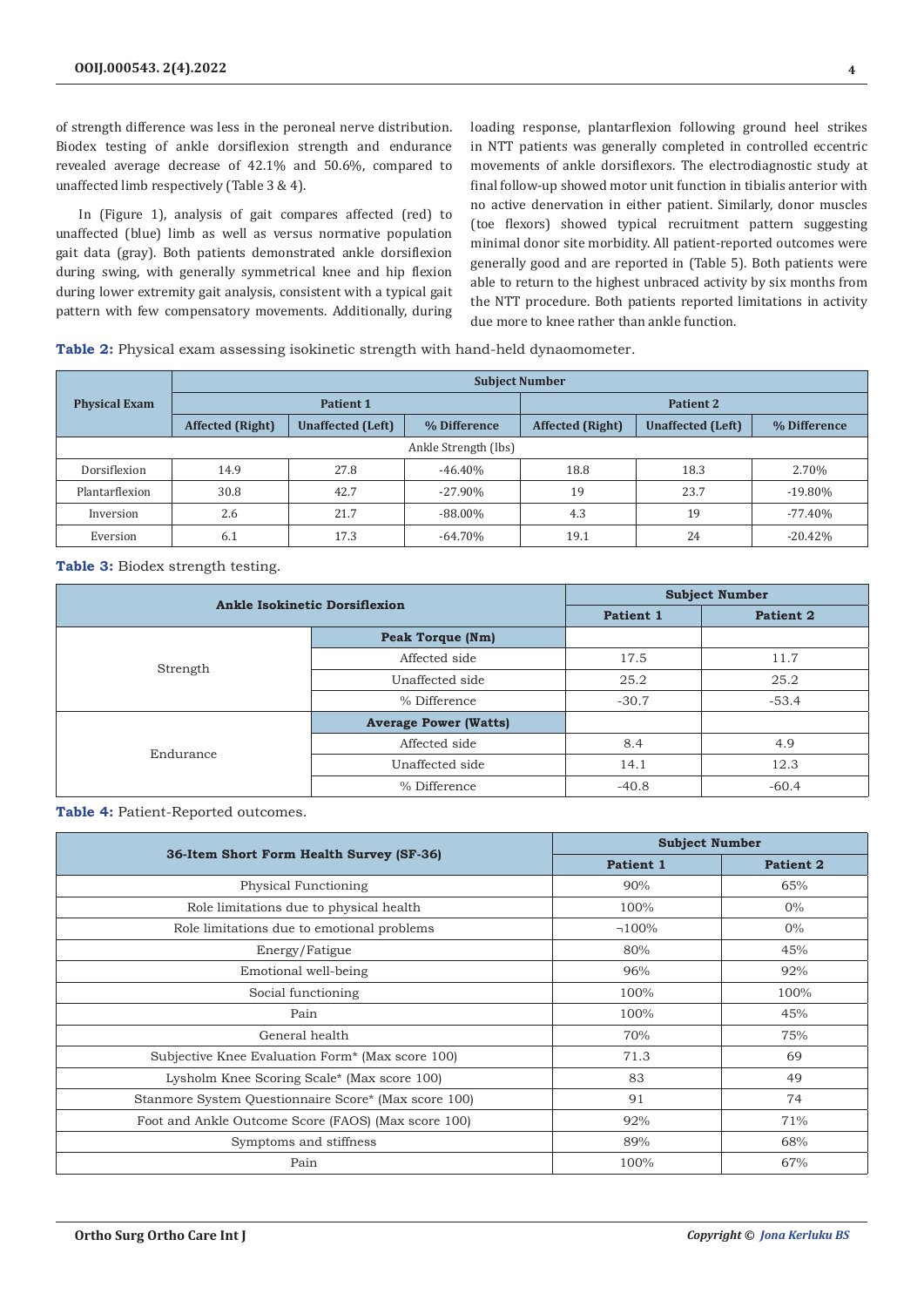| 99%                                       | 85%                  |
|-------------------------------------------|----------------------|
| 75%                                       | 60%                  |
| 69%                                       | 38%                  |
| 5                                         | 16                   |
| No pain                                   | Moderate pain        |
| Noncompetitive<br>Basketball and Football | Basketball, Football |
| 6-8 months                                | 7 months             |
| Very satisfied                            | Very satisfied       |
| Somewhat satisfied                        | Very satisfied       |
| Very satisfied                            | Very satisfied       |
|                                           |                      |

Source: \*Higher score=Better level of function.





# **Discussion**

In this series, we report on two patients who underwent combined early tendon and nerve transfer for foot drop following multiligamentous knee injury and found no major complications, restoration of controlled ankle dorsiflexion through gait and return to maximum level of unbraced activity by 6 months from surgery. While ankle dorsiflexion strength and endurance remained substantially impaired compared to the contralateral limb (40- 50%), this approach appears safe with achievement of acceptable outcomes comparable to other approaches to management of footdrop, but with the advantage of earlier return to activity. The primary objective of reconstructive surgery following a peroneal nerve injury is restoration of muscle balance and function to allow for improved dorsiflexion with gait. The initial surgery is often nerve exploration with neurolysis. A prior study evaluating outcomes after peroneal nerve grafting showed only 28% achieving functionally acceptable results. The potential benefit of combining nerve and tendon surgery has been demonstrated. Ho et al, reported on their series of 12 patients that either underwent simultaneous peroneal nerve exploration and repair with tendon transfer surgery or repair with exploration alone. They found increased satisfaction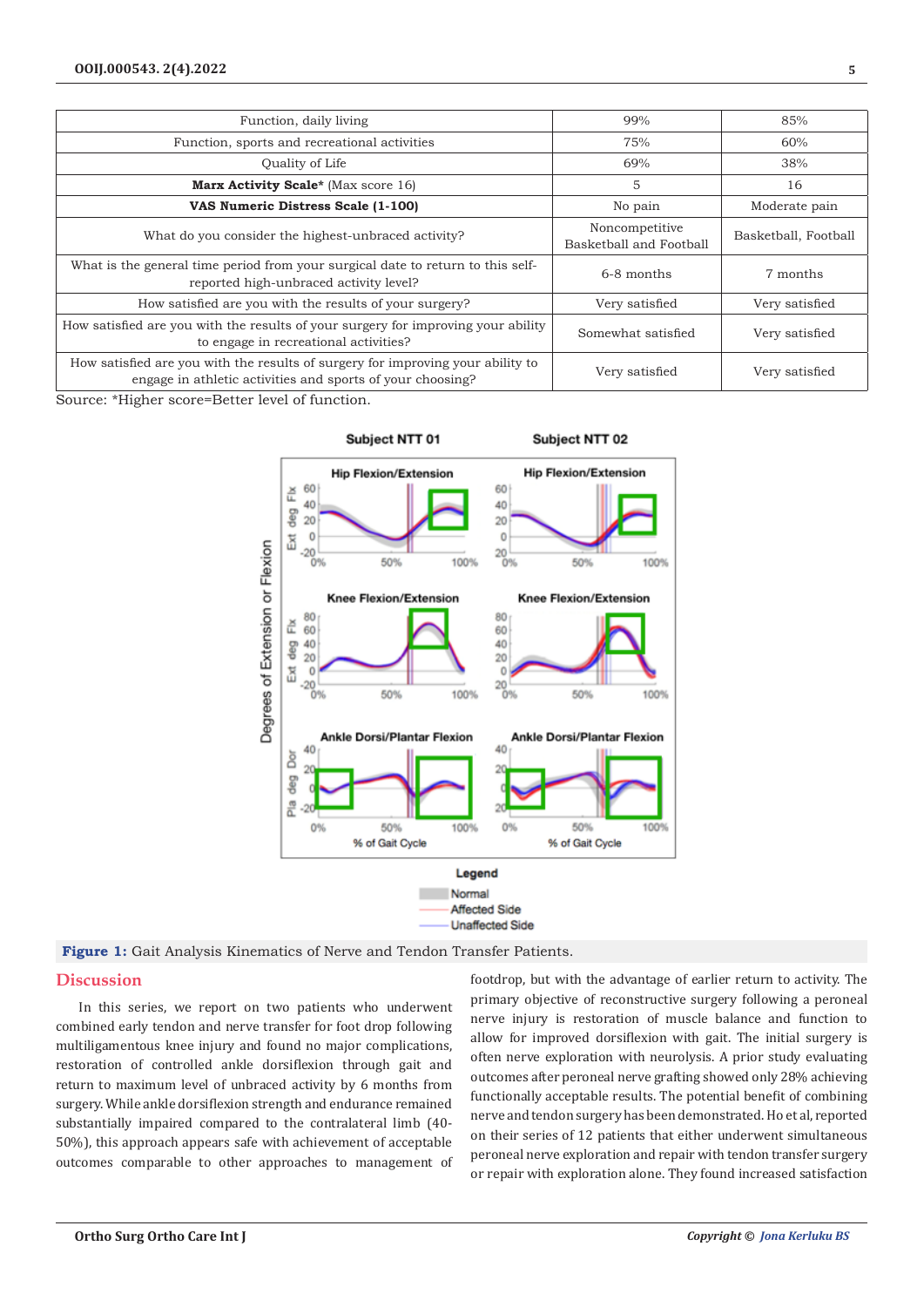scores (86% vs 60%) and improved dorsiflexion (100% vs 40%) in the simultaneous tendon transfer and nerve repair group, as compared to the control group of nerve exploration and repair alone15. Similarly, Ferraresi et al. reported on their series of 45 patients with traumatic common peroneal injuries that either received nerve repair alone or nerve repair with tendon transfer. They found a satisfactory reinnervation rate when nerve surgery was performed with simultaneous nerve surgery, whereas 100% (6/6) patients who elected for nerve surgery alone did not recover functional ankle dorsiflexion [10].

Due to limited reports, it is difficult to compare the present findings with prior literature on nerve transfer for foot drop [7]. reported on their series of 31 patients with common peroneal palsy treated with double nerve transfer surgery alone. They found motor recovery of M3 or M4 grade of tibialis anterior, extensor hallucis longus, and extensor digitorum longus was achieved in 38- 42% of patients [8]. In our small series targeting only the anterior tibial nerve, we achieved greater than antigravity strength in both patients. Additionally, and perhaps more importantly, isolated muscle testing and the detailed gait analysis performed of these patients suggested that NTT resulted in controlled ankle dorsiflexion through the gait cycle with few compensatory movements [11-13].

Further, detailed patient-rated outcomes distinguish this series from prior reports and show good functional scores across multiple domains despite ongoing strength impairment. This study is limited by the limited number of patients, which is a result of the unique nature of the injury. Direct comparison of the same physical exam, strength, gait, and functional outcome testing in patients who underwent tendon transfer alone would help determine if the gait improvements are driven more by the tendon or nerve transfer and can be a topic for further investigation [14,15].

# **Conclusion**

This study of two patients following early combined tendon and nerve transfer for footdrop showed no immediate complications or donor site morbidity with improved dorsiflexion, gait mechanics, and good patient-rated outcomes at minimum two years postoperatively [16]. This particular combined approach warrants further investigation of larger case series and comparison to other techniques for management of footdrop in the young, active patient.

#### **Consent**

Written informed consent was obtained from the patient for publication of this case series and accompanying images. A copy of the written consent is available for review by the Editor-in-Chief of this journal on request.

#### **References**

- 1. [Chakravorty J, Meyer RVB, Ghosh S \(2011\) Vertebrates were Used for](https://ethnobiomed.biomedcentral.com/articles/10.1186/1746-4269-7-13)  [Medicinal Purposes by the Nyishi and Galo Tribes in Arunachal Pradesh](https://ethnobiomed.biomedcentral.com/articles/10.1186/1746-4269-7-13)  [\(North-East India\). Journal of ethnobiology and ethnomedicine 7\(1\):](https://ethnobiomed.biomedcentral.com/articles/10.1186/1746-4269-7-13)  [1-14.](https://ethnobiomed.biomedcentral.com/articles/10.1186/1746-4269-7-13)
- 2. [Alves RRN \(2012\) Relationships Between Fauna and People and the](https://ethnobioconservation.com/index.php/ebc/article/view/20)  [Role of Ethnozoology in Animal Conservation. Ethnobiology](https://ethnobioconservation.com/index.php/ebc/article/view/20) and conser[vation 1.](https://ethnobioconservation.com/index.php/ebc/article/view/20)
- 3. [Alves RRN, Rosa IL \(2013\) Animals in Traditional Folk Medicine. Spring](https://link.springer.com/book/10.1007/978-3-642-29026-8)[er-Verlag, Berlin Heidelberg, Germany](https://link.springer.com/book/10.1007/978-3-642-29026-8)*.*
- 4. [Alves RR, Rosa IL, Neto NAL, Voeks R \(2012\) Animals for the Gods: Mag](https://link.springer.com/article/10.1007/s10745-012-9516-1)[ical and Religious Faunal Use and Trade in Brazil. Human Ecology 40\(5\):](https://link.springer.com/article/10.1007/s10745-012-9516-1) [751-780.](https://link.springer.com/article/10.1007/s10745-012-9516-1)
- 5. [Alves RR, Rosa IL \(2007\) Zootherapeutic Practices among Fishing Com](https://www.sciencedirect.com/science/article/abs/pii/S0378874106005782?via%3Dihub)[munities in North and Northeast Brazil: a Comparison. Journal of Ethno](https://www.sciencedirect.com/science/article/abs/pii/S0378874106005782?via%3Dihub)[pharmacology 111\(1\): 82-103.](https://www.sciencedirect.com/science/article/abs/pii/S0378874106005782?via%3Dihub)
- 6. [Cai YM, He Y, Qiu T, Zou J, Sun DP, et al. \(2011\) Research on the Frequency](https://pubmed.ncbi.nlm.nih.gov/21258899/) [of Application with Modern Chinese Herbal Medicine. Chinese journal of](https://pubmed.ncbi.nlm.nih.gov/21258899/) [integrative medicine 17\(1\): 64-70.](https://pubmed.ncbi.nlm.nih.gov/21258899/)
- 7. [Lev E, Amar Z \(2000\) Ethnopharmacological Survey of Traditional Drugs](https://www.sciencedirect.com/science/article/abs/pii/S0378874100002300?via%3Dihub) Sold in Israel at The End of the 20<sup>th</sup> Century. Journal of ethnopharmacol[ogy 72\(1-2\): 191-205.](https://www.sciencedirect.com/science/article/abs/pii/S0378874100002300?via%3Dihub)
- 8. [Kathe W \(2006\) Revision of the Guidelines on the Conservation of Me](https://edepot.wur.nl/137167)[dicinal Plants by WHO, IUCN, WWF and TRAFFIC: process and scope.](https://edepot.wur.nl/137167) [Frontis 109-120.](https://edepot.wur.nl/137167)
- 9. [Wilson C, Tisdell C \(2003\) Conservation and Economic Benefits of Wild](https://www.tandfonline.com/doi/abs/10.1080/10871200390180145)[life-Based Marine Tourism: Sea Turtles and Whales As Case Studies. Hu](https://www.tandfonline.com/doi/abs/10.1080/10871200390180145)[man Dimensions of Wildlife 8\(1\): 49-58.](https://www.tandfonline.com/doi/abs/10.1080/10871200390180145)
- 10. Martí[nez GJ \(2013\) Use of Fauna in the Traditional Medicine of Native](https://ethnobioconservation.com/index.php/ebc/article/view/34) [Toba \(Qom\) from the Argentine Gran Chaco Region: an Ethnozoological](https://ethnobioconservation.com/index.php/ebc/article/view/34) [and Conservationist Approach. Ethnobiology and Conservation 2.](https://ethnobioconservation.com/index.php/ebc/article/view/34)
- 11. [Lohani U \(2011\) Traditional Uses of Animals among Jirels of Central Ne](https://www.tandfonline.com/doi/abs/10.1080/09735070.2011.11886398)[pal. Ethno Med 5\(2\): 115-124.](https://www.tandfonline.com/doi/abs/10.1080/09735070.2011.11886398)
- 12. [Alves RR, Alves HN \(2011\) The Faunal Drugstore: Animal-Based Reme](https://link.springer.com/article/10.1186/1746-4269-7-9)[dies Used in Traditional Medicines in Latin America. Journal of ethnobi](https://link.springer.com/article/10.1186/1746-4269-7-9)[ology and ethnomedicine 7\(1\): 1-43.](https://link.springer.com/article/10.1186/1746-4269-7-9)
- 13. [Kideghesho J \(2006\) Constraints in Implementing the Benefit-based](http://hdl.handle.net/10535/1571) [Approaches as a Strategy for Conserving Wildlife in Western Serengeti,](http://hdl.handle.net/10535/1571) [Tanzania. In Biennial Conference of the International Association for the](http://hdl.handle.net/10535/1571) [Study of Common Property in Bali, Indonesia 19-23.](http://hdl.handle.net/10535/1571)
- 14. [Kuriyan R \(2002\) Linking Local Perceptions of Elephants and Conser](https://doi.org/10.1080/08941920290107675)[vation: Samburu Pastoralists in Northern Kenya. Society &Natural Re](https://doi.org/10.1080/08941920290107675)[sources 15\(10\): 949-957.](https://doi.org/10.1080/08941920290107675)
- 15. [Kioko J, Kiringe J, Omondi P \(2006\) Human-Elephant Conflict Outlook in](https://www.africabib.org/rec.php?RID=Q00046821) [the Tsavo-Amboseli Ecosystem, Kenya. Pachyderm 41\(41\): 53-61.](https://www.africabib.org/rec.php?RID=Q00046821)
- 16. [Kioko J, Kiffner C, Zink E, Sawdy M \(2013\) Elephant \(Loxodonta Afri](https://bioone.org/journals/african-journal-of-wildlife-research/volume-43/issue-1/056.043.0109)[cana\) Demography and Behaviour in the Tarangire-Manyara Ecosystem,](https://bioone.org/journals/african-journal-of-wildlife-research/volume-43/issue-1/056.043.0109) [Tanzania. South African Journal of Wildlife Research 43\(1\): 44-51.](https://bioone.org/journals/african-journal-of-wildlife-research/volume-43/issue-1/056.043.0109)
- 17. Dery PK (2017) Post Inundation Effects of Bui Hydro Electric Dam on the Large Mammals in the Bui National Park in the Brong Ahafo Region of Ghana (Masters dissertation).
- 18. [Appiah DO, Sarfo M, Famieh B, Addai H \(2017\) Environmental and So](https://www.imedpub.com/articles/environmental-and-socioeconomic-perturbations-of-a-dam-project-on-catchment-communities-ghana.pdf)[cio-Economic Perturbations of a Dam Project on Catchment Communi](https://www.imedpub.com/articles/environmental-and-socioeconomic-perturbations-of-a-dam-project-on-catchment-communities-ghana.pdf)[ties, Ghana. Global Environmental Health and Safety 1\(2\): 13.](https://www.imedpub.com/articles/environmental-and-socioeconomic-perturbations-of-a-dam-project-on-catchment-communities-ghana.pdf)
- 19. [Jaroli DP, Mahawar MM, Vyas N \(2010\) An Ethnozoological Study in the](https://ethnobiomed.biomedcentral.com/articles/10.1186/1746-4269-6-6) [Adjoining Areas of Mount Abu Wildlife Sanctuary, India. Journal of eth](https://ethnobiomed.biomedcentral.com/articles/10.1186/1746-4269-6-6)[nobiology and ethnomedicine](https://ethnobiomed.biomedcentral.com/articles/10.1186/1746-4269-6-6) *6*(1): 1-8.
- 20. [Dossou EM, Lougbegnon TO, Houessou LG, Codjia JTC \(2018\) Ethnozo](http://nopr.niscair.res.in/bitstream/123456789/43146/1/IJTK%2017(1)%2085-90.pdf)[ological Uses of Common Hippopotamus \(Hippopotamus Amphibius\) in](http://nopr.niscair.res.in/bitstream/123456789/43146/1/IJTK%2017(1)%2085-90.pdf) [Benin Republic \(Westernafrica\). Indian Journal of Traditional Knowl](http://nopr.niscair.res.in/bitstream/123456789/43146/1/IJTK%2017(1)%2085-90.pdf)[edge 17\(10\): 85-90.](http://nopr.niscair.res.in/bitstream/123456789/43146/1/IJTK%2017(1)%2085-90.pdf)
- 21. [Kioko J, Kiffner C, Ndibalema V, Hartnett E, Seefeld C \(2015\) Maasai Peo](http://nopr.niscair.res.in/bitstream/123456789/32020/1/IJTK%201%281%29%2013-19.pdf)[ple and Elephants: Values and Perceptions](http://nopr.niscair.res.in/bitstream/123456789/32020/1/IJTK%201%281%29%2013-19.pdf)*.* Indian Journal of Traditional [Knowledge 1\(1\): 13-19.](http://nopr.niscair.res.in/bitstream/123456789/32020/1/IJTK%201%281%29%2013-19.pdf)
- 22. [Holmern T, Muya J, Røskaft E \(2007\) Local Law Enforcement and Illegal](https://www.cambridge.org/core/journals/environmental-conservation) [Bushmeat Hunting Outside the Serengeti National Park, Tanzania. Envi](https://www.cambridge.org/core/journals/environmental-conservation)[ronmental Conservation 34\(1\): 55-63.](https://www.cambridge.org/core/journals/environmental-conservation)